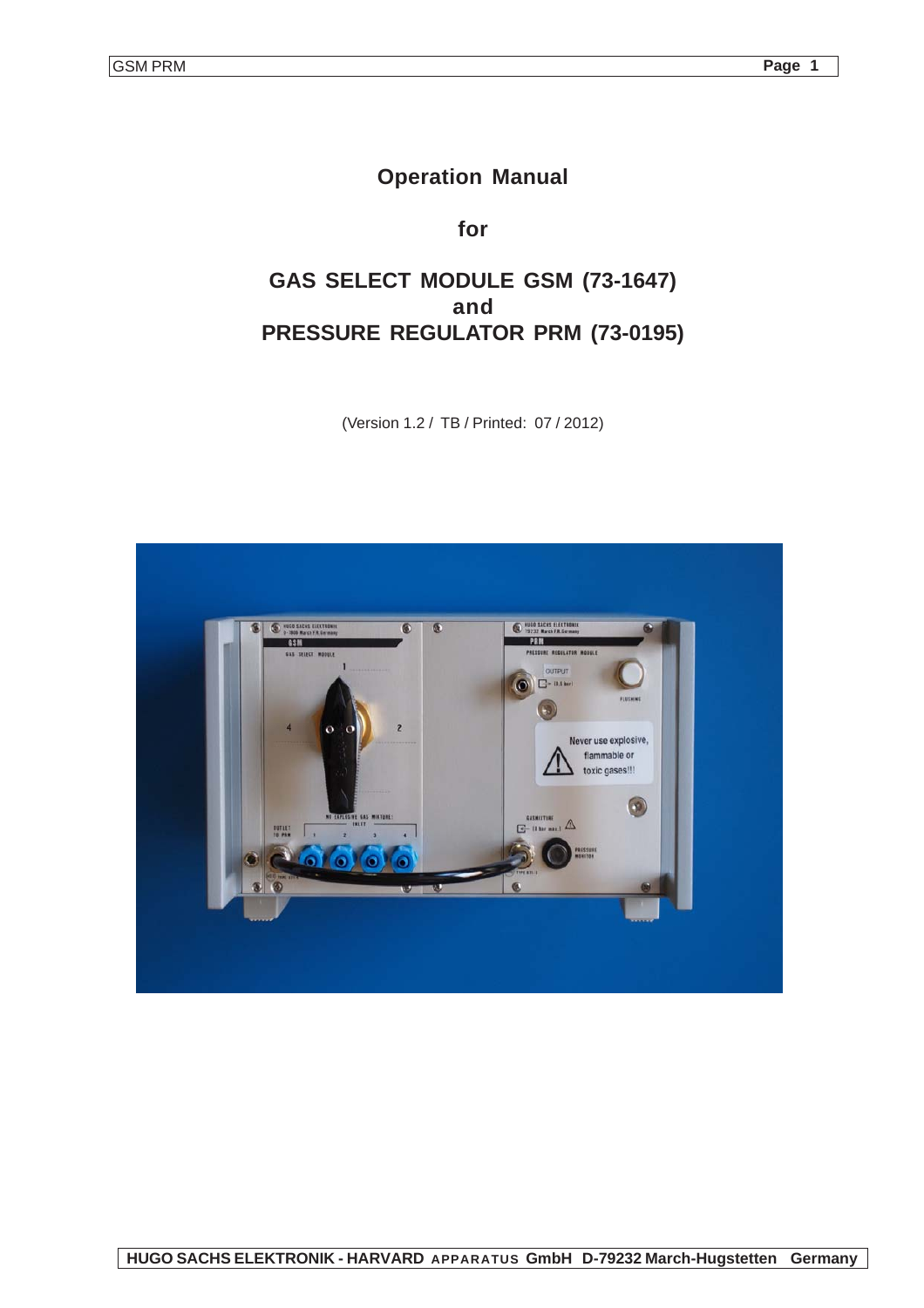### **1. Introduction, manufacturer's details**

These Operating Instructions describe the function and use of the Gas Select Module GSM and Pressure Regulator Module PRM. They form part of the set have to be kept close to it.

All the information in these Instructions has been drawn up after careful examination but does not represent a warranty of product properties. Alterations in line with technical progress are reserved.

This device manufactured by:

**Hugo Sachs Elektronik - HARVARD APPARATUS GmbH** Gruenstrasse 1 79232 March- Hugstetten / Germany

| Phone (Germany): | 07665-9200-0                 |
|------------------|------------------------------|
| Phone (others):  | $(int + 49) 7665 - 9200 - 0$ |
| Fax (Germany):   | 07665-9200-90                |
| Fax (others):    | $(int + 49)$ 7665-9200-90    |
| eMail:           | sales@hugo-sachs.de          |

## **1.1 Copyright**

This product and the corresponding documentation are protected by copyright. All rights reserved. This document must not be copied, photocopied, reproduced or translated, either as a whole or in parts, without prior written agreement by HUGO SACHS ELEKTRONIK - HARVARD APPARATUS GmbH, March/Hugstetten, Germany.

## **1.2 Trademarks**

PLUGSYS® is a registered trademark of HUGO SACHS ELEKTRONIK - HARVARD APPARATUS GmbH, March-Hugstetten. Other trademarks shown in the Operating Instructions are the property of the corresponding applicant.

### **2. Safety note**

Warning: This equipment is designed for use in general laboratories, light industrial and office environments. Operation in hazardous areas and/or in a flammable atmosphere is not permitted.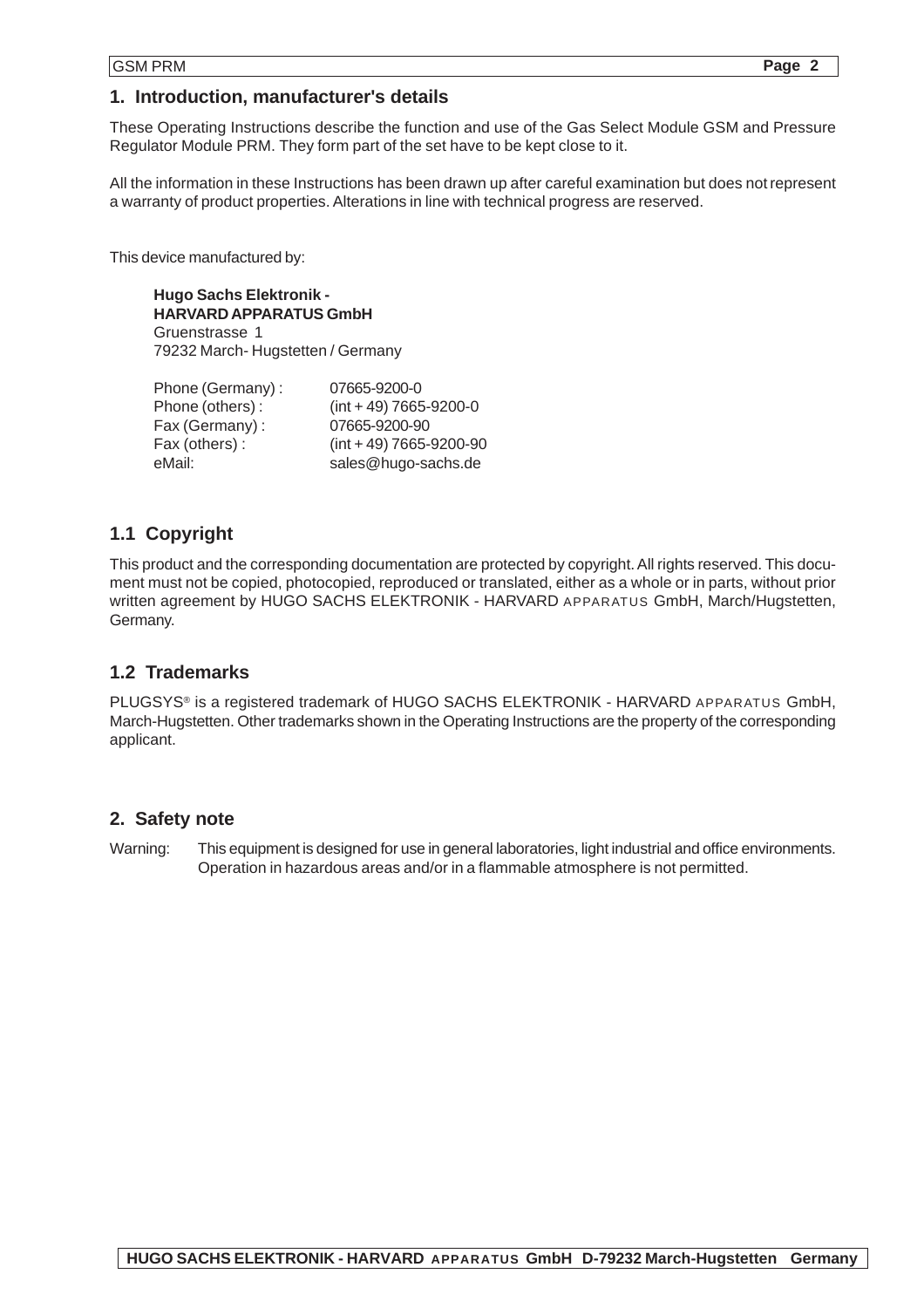## **3. General description, application**

The Gas Select Module is a PLUGSYS module with a build in stopcock to select between 4 different gases. The connection to the 4 inlets should be performed with high pressure tubing from a gas tank or wall outlet. The gas pressure must not exceed 8bar (115psi).

With the main lever in the center you can switch between the 4 gasses.

#### **Warning: Never use explosive, flammable or toxic gasses !!!**

The outlet of the GSM is connected to the inlet of the PRM (Pressure Regulator Module )



The Pressure Regulator Module PRM is a PLUGSYS module with a build in pressure regulator. The internal Pressure Regulator is set to regulate the output pressure to 0.5bar (7.2psi)

| Warning: Never use explosive, flammable or toxic gasses !!! |
|-------------------------------------------------------------|
|                                                             |

The outlet of the PRM must be connected to your setup where you need a low pressurized gas.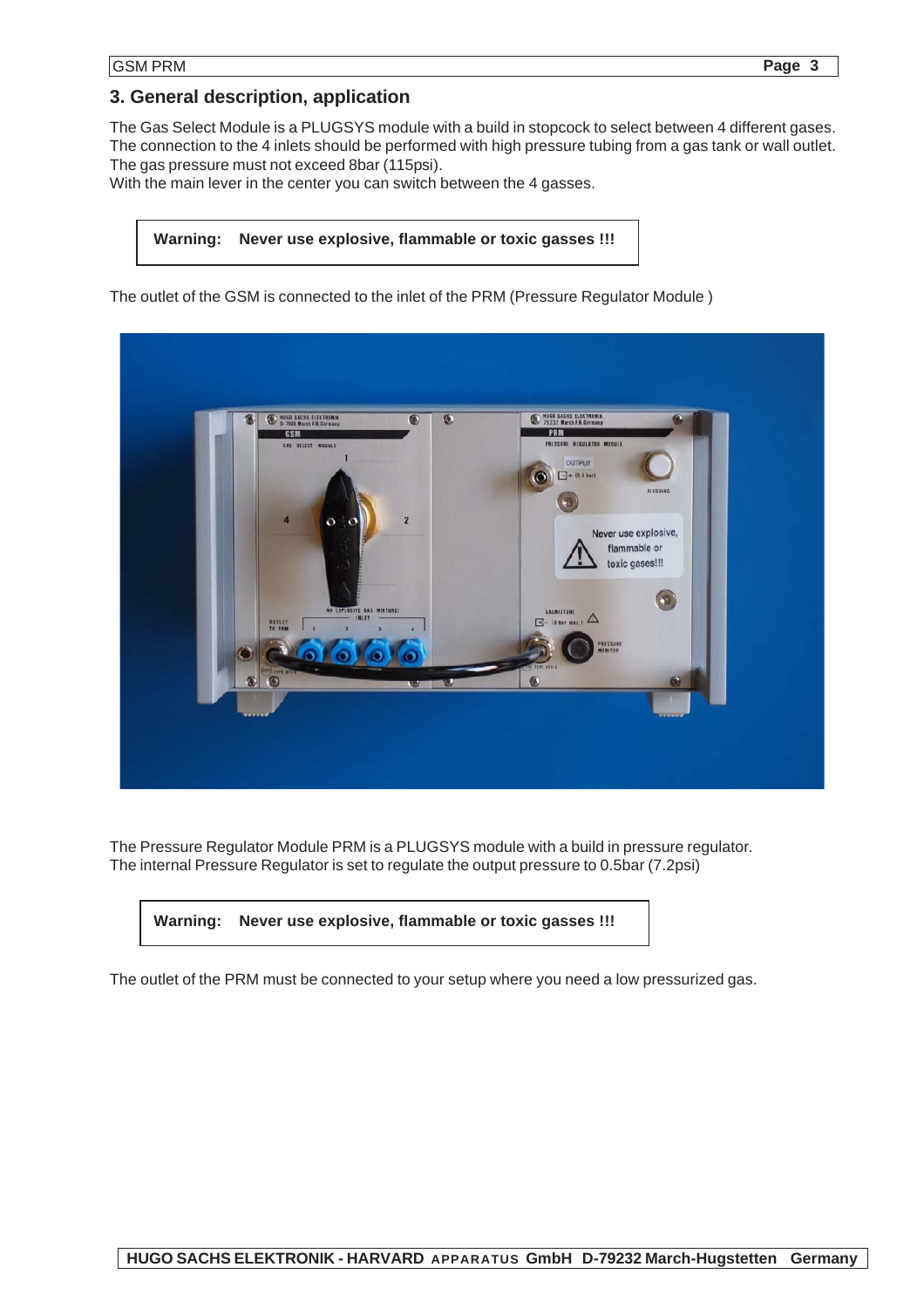### **4.1 Description GSM Gas Select Module**



All input pressure lines should have approximately the same pressure !

If you switch to a non connected input a bit of gas of the pre-selected input may stream out !